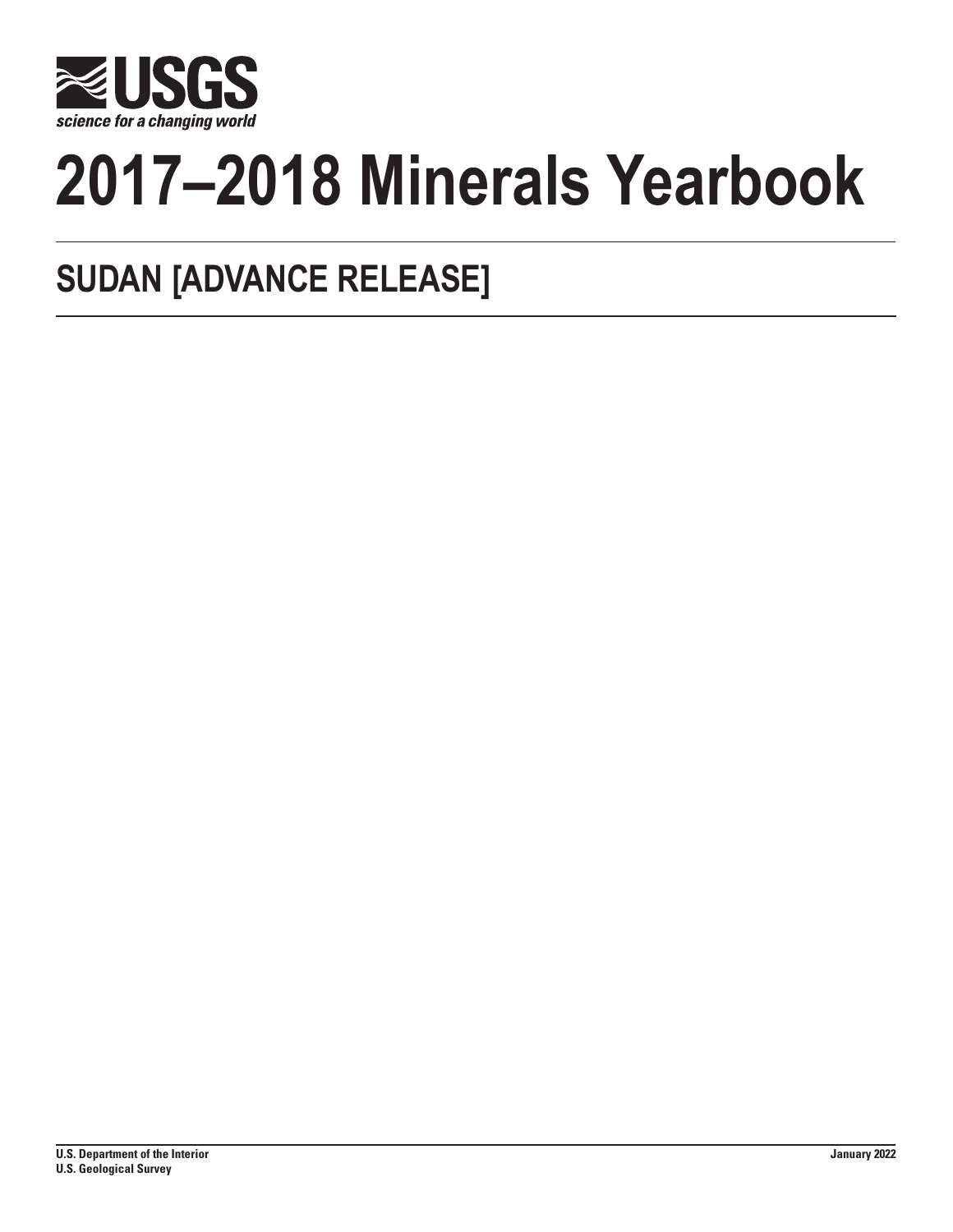## **The Mineral Industry of Sudan**

### By Mowafa Taib

#### **Note: In this chapter, information for 2017 is followed by information for 2018**

In 2017, Sudan exported mainly gold and modest quantities of chromite, crude petroleum, and petroleum products. Gold production, which was carried out primarily by artisanal miners, had been steadily increasing in Sudan since 2007. According to the Ministry of Minerals, the country had its largest gold rush of the past century and became one of the top 10 gold producers in Africa in 2017. Other mineral commodities produced in Sudan included cement, feldspar, gypsum, iron and steel, kaolin, manganese, marble, salt, and talc (Abu Fatima, 2018, p. 5, 7, 35).

In 2017, Sudan's gross domestic product (GDP), which amounted to  $$42.2$  billion<sup>1</sup> (823.9 billion Sudanese pounds), increased in real terms by 4.5% compared with an increase of 4.8% in 2016. The industrial sector, which included processing industries, handcrafts, mining and quarrying, accounted for 20.2% of the GDP compared with 20.0% of the GDP in 2016. During the year, the value of the industrial sector at constant prices increased by 5.0% compared with an increase of 3.3% in 2016. The increase was attributed to higher gold production and higher prices for petroleum products. In 2017, the value of the mining and quarrying activities, which accounted for 6.6% of the country's GDP at current prices, increased by 32.4% compared with an increase of 68.9% in 2016. The value of building and construction subsector activities, which contributed 3.7% to the GDP at current 2017 prices, increased by 23.5% compared with a decrease of 13.6% in 2016 (Central Bank of Sudan, 2018, p. 123−128).

#### **Government Policies and Programs**

The Mineral Wealth Development and Mining Act of 2015 states that the National Government has ownership and absolute rights of exploration for and mining of all mineral commodities in the country. The act defines traditional mining, also known as artisanal mining, as mining activities carried out by groups and individuals without the use of heavy machinery to a maximum depth of 20 meters (m). Artisanal mining is practiced directly by more than 1 million people in 14 out of the 18 States that make up Sudan and indirectly by more than 1 million people who work in associated services, such as ore milling and processing, tailings processing, and transportation. In 2017, Sudan had 119 proposed concessions for exploration and production of chromite, copper, gold, graphite, gypsum, iron ore, potash, salt, silver, and uranium (Abu Fatima, 2018, p. 30; Ministry of Minerals, 2018).

 Presidential Decrees No. 22 of 2010, No. 22 of 2012, and No. 45 of 2013 designate the Ministry of Minerals (MOM) as the Government agency responsible for mineral exploration and geologic surveys in Sudan. The MOM implements Government

policies and programs and promotes investment in mining activities (Ibrahim, 2015, p. 5–6).

On October 12, 2017, citing improvement in fighting terrorism and human rights in the Darfur region, the U.S. Government lifted the sanctions against Sudan specified in sections 1 and 2 of Executive Order 13067 of November 3, 1997, and all of Executive Order 13412 of October 13, 2006. Executive Order 13067 imposed a trade embargo on Sudan and blocked selected assets of the Government of Sudan. Executive Order 13412 banned most of the transactions related, but not limited to, Sudan's petroleum and petrochemical industries by U.S. individuals and organizations, including, but not limited to, oilfield services and oil and gas pipelines (U.S. Department of the Treasury, 2013, 2017). The lifting of these sanctions is expected to enable U.S. companies in general and mining companies in particular to conduct business in Sudan (U.S. Department of Treasury, 2021).

#### **Production**

In 2017, production of chromium (gross weight of chromite) increased by 113% compared with that of 2016; refined gold, by an estimated 37%; manganese ore and manganese metal, by an estimated 24% and 22%, respectively; and mined gold, by 15%. The sharp increase of mined chromite was attributed to increased access to foreign markets. Production decreased most notably for feldspar, by 68%; naphtha, by 65%; jet fuel, by 47%; gasoline, by 46%; kerosene, by 33%; total refinery products, by 21%; petroleum coke, by 14%; and residual fuel oil, by 10%. Data on mineral production are in table 1.

#### **Structure of the Mineral Industry**

The Government owned several mining and minerals-related companies: Ariab Mining Co., Ltd. (AMC), which operated Hassai gold mine in northern Sudan; Ingessana Hills Mining Corp. (a subsidiary of the Sudanese Mining Corp.), which produced chromite at Ingessana Hills; Sheriek Mica Mines Co. (another subsidiary of the Sudanese Mining Corp.), which produced mica at Sheriek; Sudanese Mining Corp., which produced gypsum; Sudan Gold Refinery Co. Ltd., which was the country's sole gold refinery; and Sudamin Co. Ltd., which was responsible for providing mining equipment, material, and services to miners.. Sudamin had exclusive authority to import mercury (used in gold processing) and distribute it to retailers, who in turn sold it to artisanal miners and goldmining companies. All cement plants were privately owned except for Sudanese Cement Factory, which was owned by the Government. Crude petroleum production in Sudan was carried out by joint ventures of state-owned companies and privately owned domestic companies as well as international companies from the British Virgin Islands, China, India, and Malaysia.

<sup>1</sup> Where necessary, values have been converted from Sudanese pounds (SDG) to U.S. dollars (US\$) at an annual average exchange rate of SDG 19.50=US\$1.00 for 2017.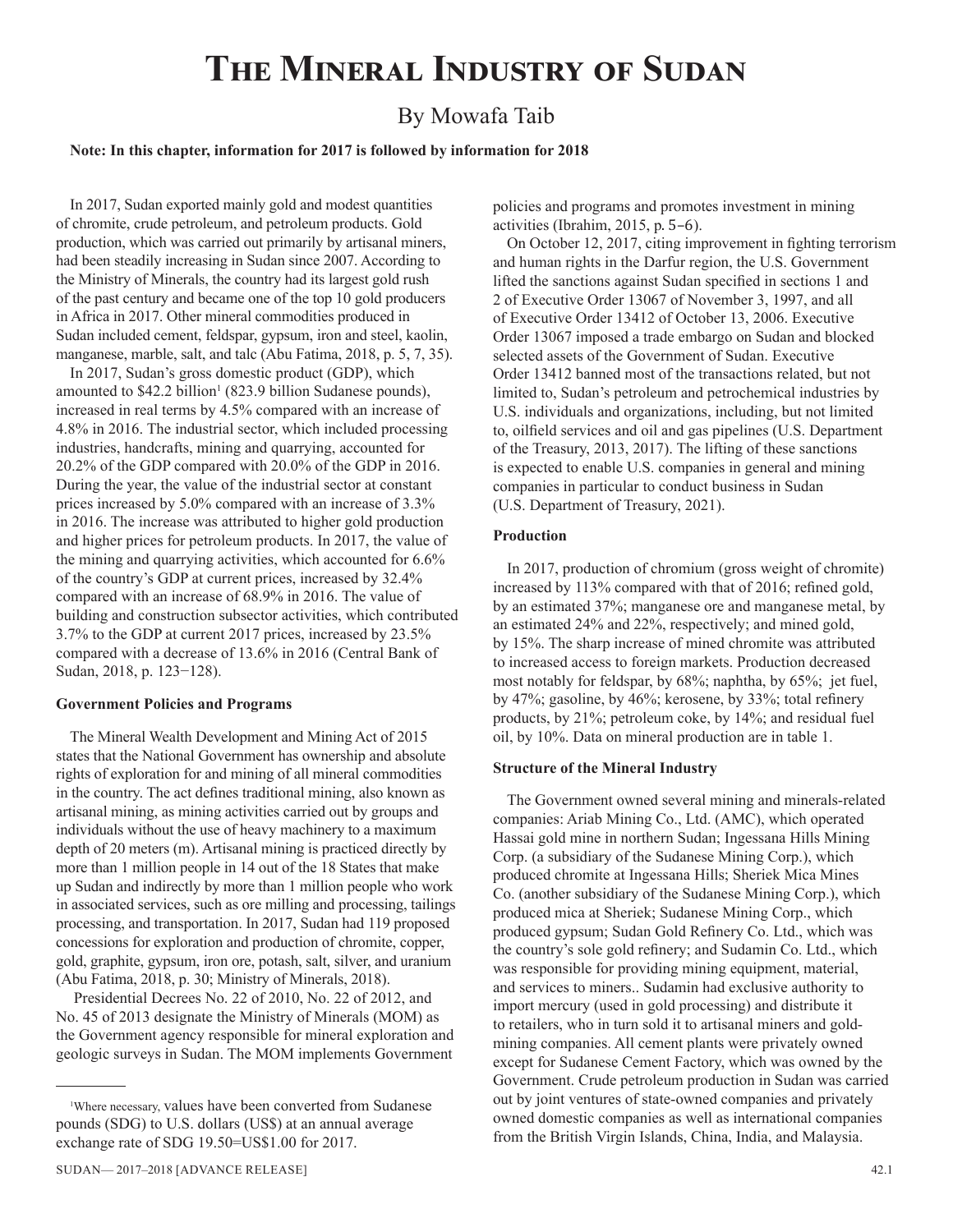The Government also owned three small petroleum refineries; however, the country's largest refinery, which is located at Aljaili in northern Khartoum, was operated by Khartoum Oil Refinery Co. Ltd., which was a 50–50 joint venture of China National Petroleum Corp. International Ltd. (CNPC) and Sudan Petroleum Corp. Table 2 is a list of major mineral industry facilities.

In 2017, 178 domestic and foreign companies held 276 mining licenses for the production of metals and industrial mineral commodities in Sudan, including bentonite, chromite, copper, feldspar, fluorite, gold, gypsum, iron ore, kaolin, manganese, marble, mica, quartz, salt, talc, and white sand. The recent gold rush in the country created opportunities for several startup companies that provided services and supplies related to artisanal gold mining. In 2017, more than 400 mining and mining-related companies operated in Sudan, including 79 local companies engaged in extracting gold from tailings, 154 companies that held large-scale concessions [that is, ones more than 300 square kilometers (km<sup>2</sup>)], and 179 companies that operated small-scale concessions (that is, ones that are 1 to 5 km2 ). The Government established a 5% to 7% royalty on gold production, a 15% to 35% free-carried share, and a 15% corporate profit tax rate on mining companies operating in the country (Abu Fatima, 2018, p. 30, 37−38).

#### **Mineral Trade**

Sudan's exports increased in value by 32% to \$4.1 billion in 2017 from \$3.1 billion in 2016. Petroleum exports, which included crude petroleum and refinery products, increased by 24% to \$417 million in 2017 from \$336 million in 2016. Crude petroleum exports increased in value by 19% to \$322 million from \$271 million in 2016 and decreased in volume to 5.9 million barrels (Mbbl) from 6.9 Mbbl in 2016. Exports of refined petroleum products increased in value to \$96 million from \$65 million in 2016. Nonpetroleum exports increased by 29% to \$3.6 billion in 2017 from \$2.8 billion in 2016. Gold exports, which accounted for 38% of the country's total exports, increased in value by 46% to \$1.56 billion from \$1.07 billion in 2016 and increased in volume by 39% to 37,517 kilograms (kg) from 26,973 kg in 2016. Other unspecified mineral exports increased by 29% to \$36 million in 2017 from \$28 million in 2016. In 2017, the value of Sudan's exports to the United Arab Emirates was \$1.6 billion; China, \$614 million; Saudi Arabia, \$612 million; Egypt, \$450 million; India, \$91 million; and Turkey, \$67 million. Sudan's imports originated mainly from China (\$1.5 billion), the United Arab Emirates (\$1.1 billion), India (\$696 million), Saudi Arabia (\$638 million), Egypt (\$550 million), Turkey (\$379 million), and Russia (\$317 million) (Central Bank of Sudan, 2018, p. 5, 151−156, 160).

#### **Commodity Review**

#### *Metals*

**Copper, Silver, and Zinc.**—In 2017, AMC completed a prefeasibility study to build a flotation plant to treat the volcanic massive sulfide (VMS) deposits underlying the current open pits at the Hassai Mine in the Red Sea Hills. The VMS project was expected to develop the mineral resources at the Hadal Awatib East, the Hadayamet, and the Hassai South properties,

which were reported to contain 1.3 million metric tons (Mt) of copper, 700,000 metric tons (t) of zinc, 3,000 t of silver, and 230 t of gold in 2016. AMC increased its copper and gold mineral resource estimates to 5 Mt and 460 t, respectively, in 2017. During the year, the company sought foreign investors to finance its VMS project (Elhussein, 2017, p. 9−11; Ariab Mining Co., 2018a, c).

QMSD Mining Co. Ltd., a wholly owned subsidiary of Qatar Mining Co., explored for copper and gold in the Red Sea State. The company held mining permits in Blocks 62 and 62b, which cover a combined area of 5,110 km2 . Since 2015, QMSD had confirmed, using airborne and ground geophysical surveys, the presence of high-quality copper-gold mineralization at the Jebel Ohier site in Block 62. In 2016, QMSD advanced its exploration activity to full feasibility status through core and reverse-circulation drilling programs. At the Jebel Oheir site, a mineralized zone that contained 0.2% to 0.6% copper was identified along with an oxide mineralization zone that contained 1.81% copper and 0.62 gram per metric ton  $(g/t)$  gold. QMSD also identified artisanal gold workings at the Al Bashoom site in Block 62b. QMSD considered the presence of artisanal mining on the block as evidence of existing gold resources and expected that the Government would stop artisanal mining on the block by applying current regulations that disallow trespassing in mining concessions (QMSD Mining Co. Ltd., 2019).

**Gold.**—According to statistics from the Central Bank of Sudan, gold mine production increased to 107,300 kg of gold in 2017 from 93,400 kg in 2016 and 82,400 kg in 2015. In 2016 (the latest year for which comprehensive data were available), artisanal gold mining increased to 78,200 kg. Several mining companies held gold concessions in the country and produced a combined 5,800 kg. The concession companies included Alliance For Mining Co. Ltd. (Alliance), AMC, China-Africa Huakan Mining (Sudan), Delgo Mining Co. Ltd. of Turkey, Hagagia (Poly Red Sea) Gold Mining Co. Ltd., Manub Ltd. (a subsidiary of Managem Group of Morocco), Omdurman Mining Co. Ltd., and Sahari Company for Gold Mining. The remaining gold output of 9,400 kg was produced by tailings-processing companies, including the Alitimad Company for Iron Industry and Mining Ltd., Rida Mining Co., and Sudamin Co. Ltd. (Ministry of Minerals, 2017, p. 51–55; Central Bank of Sudan, 2018, p. 133).

AMC operated the Hassai Mine, which was the leading large-scale open pit gold mine in Sudan and had the capacity to produce 2,000 kilograms per year (kg/yr) of gold. The mine was built on Block 11, which was located 350 kilometers southwest of Port Sudan on the Red Sea. AMC was the first user of the heap-leach method to process gold in Sudan. AMC completed a definitive feasibility study in 2017 to build a carbon-in-leach (CIL) plant at Hassai; AMC treated more than 12 Mt of tailings accumulated during more than 30 years and produced 21,800 kg of gold (Ariab Mining Co., 2018b, d).

Alliance was created in 2014 by an agreement between the Government and Kush for Exploration and Production Co. Ltd. (Kush E&P) of Russia to develop gold resources in Block 30, which covered 4,426 km<sup>2</sup> and was located in the Red Sea State. In 2015, Alliance completed the construction of a new CIL plant that had the capacity to process  $150,000$  metric tons per year (t/yr) of ore. The plant's capacity increased to 500,000 t/yr in 2016.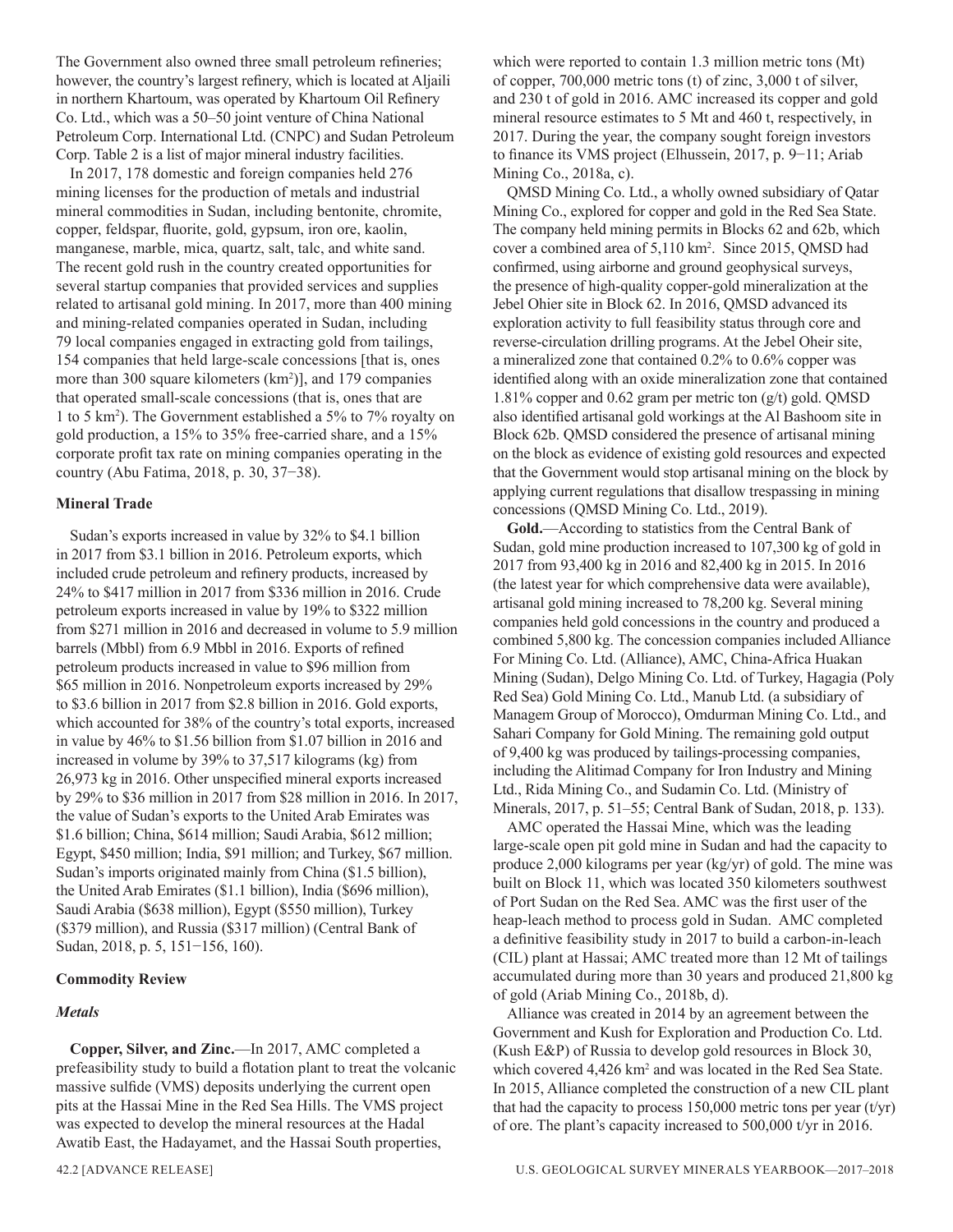Since 2013, the company invested about \$80 million into the exploration and development of its gold deposits in Sudan, and its total production has been about 2,500 kg of gold (Alliance for Mining Co. Ltd., 2018; Bell, The, 2018).

Manub Ltd., which was a joint venture of Managem Group of Morocco (78% interest) and a private operator (22% interest), increased its gold production from its pilot project at Wadi Gabgaba in Mining Block 15 in the River Nile State to 802 kg in 2017 from 513 kg in 2016. Managem continued to explore for gold at Blocks 9 and 15 and was constructing a new CIL plant on Block 15 that would double the company's gold production capacity. The plant was expected to be completed by yearend 2018. Managem set a production target of 5,000 kg by 2020 (Managem S.A., 2018).

Orca Gold Inc. of Canada announced the results of its second drilling program at the Galat Sufar South and the Wadi Doum prospects in the Block 14 gold project in northeastern Sudan. The company planned to develop a gold mine that would have the capacity to produce 2,347 kg/yr of gold for 16 years. Orca would own a 70% interest; the Sudanese Government, 20%; and an unnamed local partner, 10%. Orca's National Instrument (NI) 43–101 feasibility study of both the Galat Sufar South and Wadi Doum deposits included indicated resources of 79.9 Mt grading 1.30 g/t gold for a total of 104 t of contained gold and inferred resources of 18.5 Mt grading 1.2 g/t gold for a total of 22 t of contained gold (Orca Gold Inc., 2018a, p. 8−11; 2018b).

Sudamin produced more than 185 kg of gold in 2016 from processing 500,000 t of gold mine tailings at its two plants at the town of Abu Hamad in the River Nile State. The River Nile State was home to 70% of Sudan's gold production. Sudamin increased its gold production to 500 kg in 2017 (Mr. Mugaheid Bilal Taha, General Manager, Sudamin Co. Ltd., oral commun., March 27, 2018).

In March, the Government signed an agreement with Azimas Co., which is owned by Acropole Holdings Ltd. of the British Virgin Islands, to develop gold and other mineral commodities in the Red Sea State. In October, the Government also signed an agreement with Meroe Gold Co. Ltd. (a subsidiary of M Invest of Russia) to explore for gold and associated minerals in the Red Sea State. No additional information about these agreements was available as of the end of 2017 (AllAfrica, 2017).

Sudan's sole gold refinery, which is located in Khartoum and was completed in 2012, had the capacity to produce 270 t/yr of gold and 55 t/yr of silver. As of yearend 2017, Sudan Gold Refinery Co. Ltd., the owner of the Khartoum refinery, lacked international accreditation to issue its own bullion and had to send its refined gold abroad for accreditation (Abu Fatima, 2017).

#### *Industrial Minerals*

**Cement.**—In 2017, Sudan was self-sufficient in cement production; its output of cement increased by 8% to 4.3 Mt from about 4.0 Mt in 2016. Sudan had eight main cement plants in operation with a total capacity of 10.4 million metric tons per year. In 2017, Al-Shamal Cement Factory produced 1.48 Mt of cement; Atbara Cement Company Ltd., which was a subsidiary of Al-Rajhi Group of Saudi Arabia, produced 1.18 Mt; ASEC Cement Co. of Egypt (a subsidiary of Qalaa Holdings S.A.E. of Egypt), 781,100 t; Berber Cement Company Ltd., 597,100 t;

Al-Salam Cement Production Company Ltd., 172,100 t; Nile Cement Company Ltd., 76,800 t; and Aslan Cement Co. of Turkey, 43,100 t (Central Bank of Sudan, 2018, p. 136).

#### *Mineral Fuels*

**Petroleum.**—Sudan's production of crude petroleum decreased by about 9% to 34.7 Mbbl in 2017 from 38.0 Mbbl in 2016. Production of refined petroleum products decreased by 15% to 3.5 Mt (27.7 Mbbl) in 2017 from 4.1 Mt (35.0 Mbbl) in 2016. The Greater Nile Petroleum Operating Co. (GNPOC) is composed of multiple international companies: (CNPC, 40%; Petronas Carigali Overseas Shd. Bhd. of Malaysia, 30%; ONGC Videsh Ltd. of India, 25%; and Sudan Petroleum Company Ltd. (Sudapet), 5%. GNPOC produced 45,000 barrels per day (bbl/d) of crude petroleum at the Hegig and the Bamboo fields in Block 2A and 2B, and the Diffra, and the Neem fields in Block 4 in Unity State. Sudapet became the sole operator of the Al-Barasaya oilfield in Block 17 in 2016 (after purchasing 66% of Ansan Wikfs Investments Ltd. of Yemen Star Oil Operation Co. Ltd.) and produced 6,000 bbl/d. Petro Energy E&P of the British Virgin Islands produced crude petroleum from the Fula and Hadida oilfields in Block 6 at a rate of 48,000 bbl/d. The company was a joint venture of CNPC (95%) and Sudapet (5%) (tables 1, 2; Ministry of Petroleum and Gas, 2018; Petro Energy E&P, 2018; U.S. Energy Information Administration, 2019, p. 6).

#### **MINERAL INDUSTRY HIGHLIGHTS IN 2018**

Sudan's economy grew, in real terms, at a rate of 2.8% in 2018 compared with a growth rate of 4.7% in 2017. The industrial sector, which accounted for 21% of the GDP in 2018 and 2017, increased by 2.7% at constant prices in 2018 compared with an increase of 4.2% in 2017. The share of the mining and quarrying subsector was 1.4% of the GDP in 2018 (Central Bank of Sudan, 2019, p. 126).

Compared with that of 2017, production increased most notably for the following mineral commodities: naphtha, by 127%; steel products, by 85%; kerosene, by 37%; and distilled fuel oil, by 11%. Production of jet fuel decreased by 54%; refined gold, by 46%; gypsum, by 32%; chromium, by 16%; and gasoline and mined gold, by 13% each (table 1).

Sudan's total exports decreased by 15% to \$3.5 billion in 2018. Petroleum exports, which included crude petroleum and refinery products, increased by 24% to \$520 million. Nonpetroleum exports, which included mainly gold and other mineral commodities, decreased by 19% to \$3.0 billion. Gold exports, which accounted for 24% of total exports by value, decreased in value by 47% to \$832 million and decreased in volume by 46% to 20,176 kg. The decrease in gold exports was attributed to decreased gold production in 2018 compared with that of 2017 and to continued illegal smuggling of gold by artisanal miners and traders to other countries, mainly the United Arab Emirates. Crude petroleum exports increased in value by 37% to \$440 million in 2018 and increased in volume by 8.4% to 6.4 Mbbl. Exports of refined petroleum products decreased to \$79 million. Other unspecified mineral exports decreased by 30% to \$25 million in 2018 (Central Bank of Sudan, 2019, p. 175–79; Fanack.com, 2019).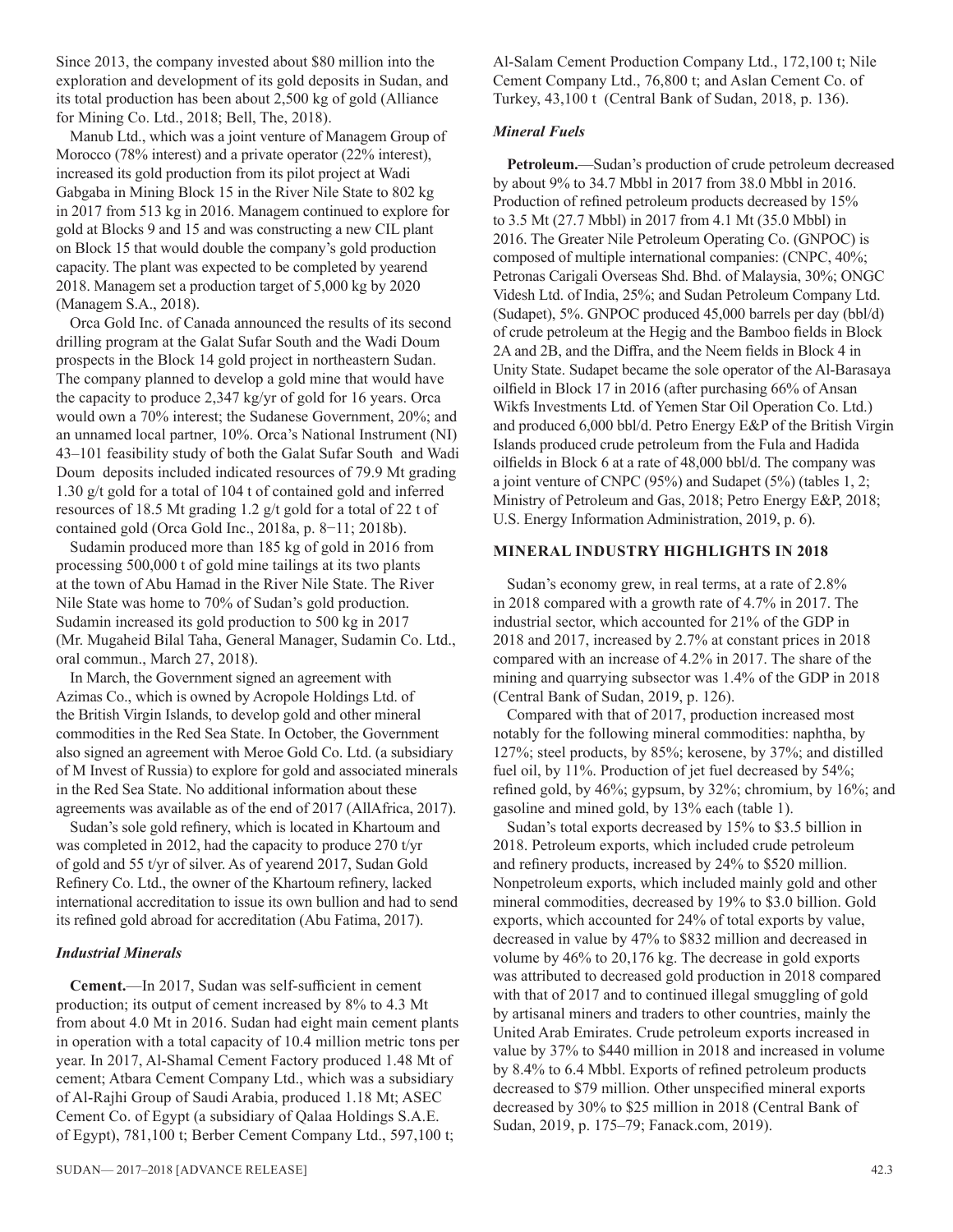Domestic and foreign companies continued exploration for copper and gold in Sudan in 2018. QMSD explored for copper and gold in Blocks 62 and 62b at the Jebel Ohier site in the Red Sea State. The company started a 133,000-m drilling program in October and planned to use the results of this program in the prefeasibility study scheduled to commence in late 2020. QMSD also explored for copper at the Copper Wadi site (also known as the Hufrat al-Nuhas), the Jebel Ghazal, the Jebel Sabarah, and the Jebel Vulcan areas) as well as for gold at the Al Bashoom, the Al Dabib, the BM2 Anomaly, the Red and White Wadi, and the Shannon properties (QMSD Mining Co. Ltd., 2019).

Orca Gold completed its feasibility study for the Block 14 gold project in November, which outlined an approximately 14-year mine life at a production rate of 7,090 kilograms per year (kg/yr) (228,000 troy ounces per year) for years 1 through 7 and 5,350 kg/yr (172,000 troy ounces per year) for the remaining life of the mine (Orca Gold Inc., 2019, p. 11).

Managem produced 596 kg of gold from its Wadi Gabgaba pilot project on Block 15 in 2018 compared with 802 kg in 2017. The 26% decrease in production was attributed to the political unrest in the country during the year. Gold resources at Block 15 were reported to be 87,090 kg (2.8 million troy ounces) of contained gold, of which 49,770 kg (1.6 million troy ounces) were proven reserves (Managem S.A., 2019, p. 12).

#### **Outlook**

The Government of Sudan is likely to continue its focus on the development of gold mining throughout the country to offset lost revenue from petroleum production following the independence of South Sudan in 2011, which had accounted for about three-quarters of the country's petroleum production in 2010. The Government was pursuing a policy that would increase the mining sector's contribution to the economy. Sudan's gold resources have attracted several mining companies from Canada, China, Morocco, Qatar, Russia, and Turkey. Production of copper, gold, silver, and zinc from Ariab's Hassai South deposit could commence within 2 years once funding for the project is secured from foreign banks, investors, or mining companies.

#### **References Cited**

- Abu Fatima, M., 2017, The next major gold mining destination in Africa: Khartoum, Sudan, Ministry of Minerals, 28 p. (Accessed September 24, 2018, at https://www.cgs.gov.cn/ddztt/kydh/2017kydh/ kjcx/201709/P020170921524008422172.pdf.)
- Abu Fatima, M., 2018, Minerals potential of the Sudan and investment opportunities: Khartoum, Sudan, Ministry of Minerals, March 4, 43 p. (Accessed September 24, 2018, at http://www.mineafrica.com/documents/ B2%20-%20Sudan%20Geological%20Authority.pdf.)
- AllAfrica, 2017, Sudan—Mineral ministry signs agreement with Miro Gold of Russia: AllAfrica, October 26. (Accessed September 27, 2018, at https://allafrica.com/stories/201710270368.html.)
- Alliance For Mining Co. Ltd., 2018, Company profile: Khartoum, Sudan, Alliance For Mining Co. Ltd. (Accessed September 28, at http://alliance-kush.com.)
- Ariab Mining Co., 2018a, Exploration: Khartoum, Sudan, Ariab Mining Co. (Accessed September 25, 2018, at http://www.ariabmining.net/index.php/en/ pages/details/16/6.)
- Ariab Mining Co., 2018b, Key projects—CIL: Khartoum, Sudan, Ariab Mining Co. (Accessed September 25, 2018, at http://www.ariabmining.net/index.php/ en/pages/details/13/6.)
- Ariab Mining Co., 2018c, Key projects—VMS: Khartoum, Sudan, Ariab Mining Co. (Accessed September 25, 2018, at http://www.ariabmining.net/index.php/ en/pages/details/20/6.)

Ariab Mining Co., 2018d, Operations: Khartoum, Sudan, Ariab Mining Co. (Accessed September 25, 2018, at http://ariabmining.net/index.php/en/pages/ details/8/6.)

Bell, The, 2018, "Putin's Cook" set out to mine gold in Africa: The Bell [Moscow, Russia], June 5. (Accessed September 27, 2018, at https://thebell.io/en/putin-s-cook-set-out-to-mine-gold-in-africa.)

- Central Bank of Sudan, 2018, 57th annual report 2017: Khartoum, Sudan, Central Bank of Sudan, 220 p. (Accessed June 1, 2021, at https://cbos.gov.sd/ sites/default/files/2017%20english%20annual.pdf.)
- Central Bank of Sudan, 2019, 58th annual report 2018: Khartoum, Sudan, Central Bank of Sudan, 265 p. (Accessed June 1, 2021, at https://cbos.gov.sd/ sites/default/files/CBOS%20-%2058th%20Annual%20Report%202018.pdf)

Elhussein, N.E., 2017, Shifting mining diagram: Khartoum, Sudan, Ariab Mining Co., 14 p. (Accessed September 28, 2018, at https://www.developingmarkets.com/sites/default/files/2.Session%202%20 -%20Nasser%20-%20Ariab.pdf.)

Fanack.com, 2019, Gold in Sudan—Blessing or curse?: Fanack.com, May 27. (Accessed August 22, 2019, at https://fanack.com/sudan/economy/gold-insudan.)

- Ibrahim, M.S., 2015, Artisanal mining in Sudan—Opportunities, challenges and impacts, in Africa OILGASMINE extractive industries and sustainable job creation, 17th, November 23–26, 2015, Khartoum, Sudan: Geneva, Switzerland, United Nations Conference on Trade and Development, 35 p. (Accessed January 29, 2018, at http://unctad.org/meetings/en/ Presentation/17OILGASMINE%20Mohamed%20Sulaiman%20Ibrahim%20 S4.pdf.)
- Managem S.A., 2018, Annual report 2017: Casablanca, Morocco, Managem S.A., 50 p. (Accessed August 27, 2019, at http://www.managemgroup.com/ sites/default/files/2019-07/Managem%20Rapport%20Annuel%202017%20 Planche%286%29.pdf.)

Managem S.A., 2019, 2018 annual results: Casablanca, Morocco, Managem S.A., 42 p. (Accessed August 27, 2019, at http://www.managemgroup.com/sites/ default/files/2019-09/Managem%20-%20Rapport%20annuel%202018\_0.pdf.)

- Ministry of Minerals, 2017, Ard Al-Maadan [Land of Minerals]: Ministry of Minerals, 65 p. (Accessed January 23, 2018, at http://www.minerals.gov.sd/ files/doc/ard%20\_%20may\_2017.pdf.)
- Ministry of Minerals, 2018, Investment law: Khartoum, Sudan, Ministry of Minerals, 21 p. (Accessed September 27, 2018, at http://gras.gov.sd/files/doc/ rule\_1993.pdf.)
- Ministry of Petroleum and Gas, 2018, Monthly production: Khartoum, Sudan, Ministry of Petroleum and Gas. (Accessed September 23, 2018, at http://www.mop.gov.sd/eng/page/map.)

Orca Gold Inc., 2018a, Developing leading gold projects in Africa: Vancouver, British Columbia, Canada, Orca Gold Inc., September, 26 p. (Accessed September 26, 2018, http://www.orcagold.com/assets/docs/presentations/ Orca-Gold\_Presentation\_SEPT2018\_EC-1537527031.pdf.)

- Orca Gold Inc., 2018b, Projects—About Sudan: Vancouver, British Columbia, Canada, Orca Gold Inc. (Accessed September 26, 2018, http://www.orcagold.com/projects/about-sudan.)
- Orca Gold Inc., 2019, Projects—Corporate presentation: Vancouver, British Columbia, Canada, Orca Gold Inc., June, 27 p. (Accessed August 27, 2019, at http://www.orcagold.com/projects/about-sudan.)
- Petro Energy E&P, 2018, About us: Petro Energy E&P. (Accessed September 23, 2018, at http://www.petroenergy-ep.com/ABOUT%20US.htm.)
- QMSD Mining Co. Ltd., 2019, Jebel Ohier PCD history of QMSD exploration: Khartoum, Sudan, QMSD Mining Co. Ltd. (Accessed August 22, 2019, at https://www.qmsd.com/our-projects/jebel-ohier-pcd-history-of-qmsdexploration.)
- U.S. Department of the Treasury, 2013, Sudan sanctions program: Washington, DC, U.S. Department of the Treasury, Office of Foreign Assets Control, November 5, 6 p. (Accessed November 21, 2019, https://www.treasury.gov/ resource-center/sanctions/Programs/Documents/sudan.pdf.)
- U.S. Department of the Treasury, 2017, Sudan and Darfur sanctions: Washington, DC, U.S. Department of the Treasury, October 12. (Accessed September 24, 2018, at https://www.treasury.gov/resource-center/sanctions/ Programs/pages/sudan.aspx.)
- U.S. Department of the Treasury, 2021, Sudan and Darfur sanctions: Washington, DC, U.S. Department of the Treasury. (Accessed June 1, 2021, at https://home.treasury.gov/policy-issues/financial-sanctions/sanctionsprograms-and-country-information/sudan-and-darfur-sanctions.)
- U.S. Energy Information Administration, 2019, Sudan and South Sudan: U.S. Energy Information Administration Country Analysis Brief, 15 p. (Accessed August 20, 2019, at https://www.eia.gov/international/analysis/country/SDN.)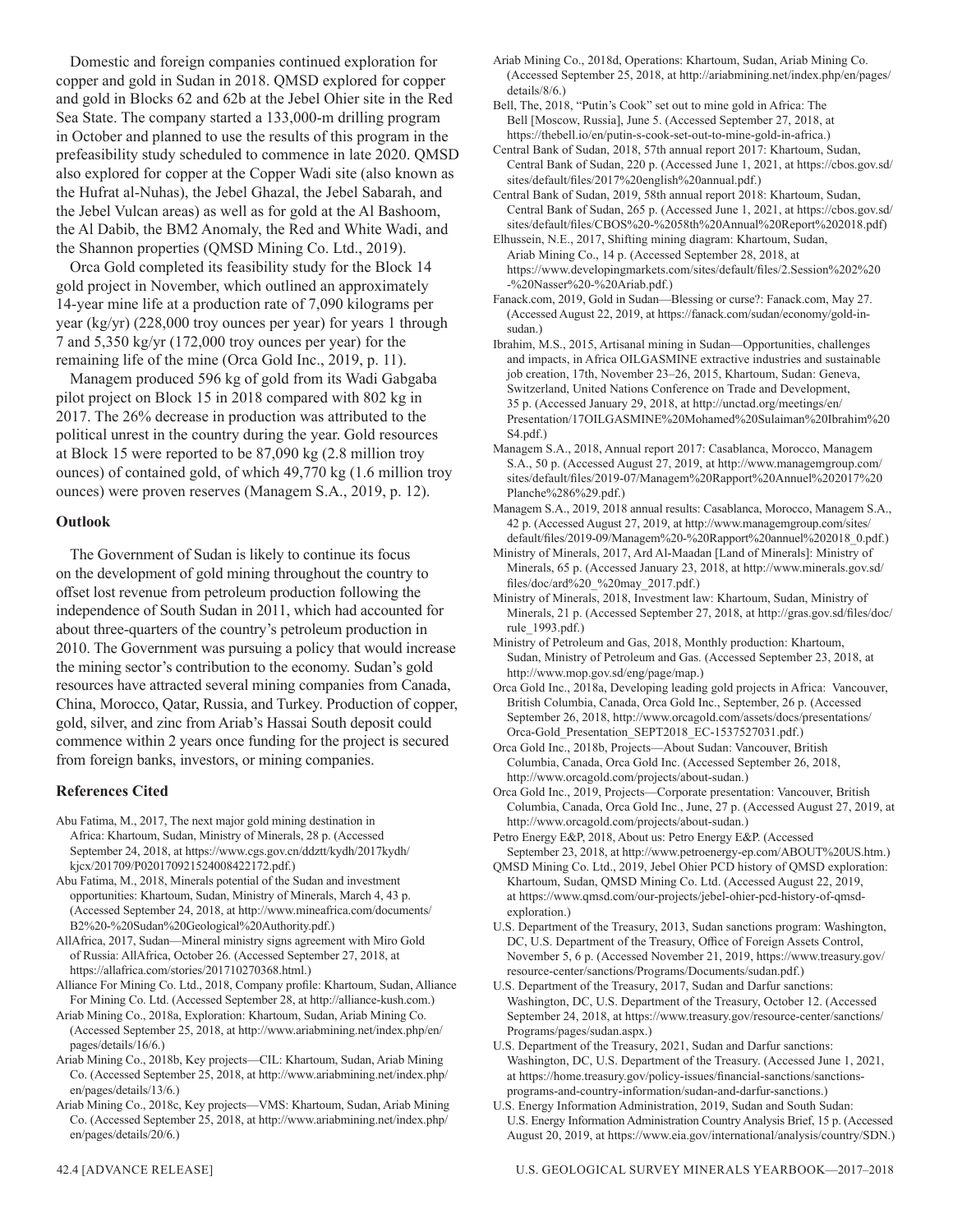#### TABLE 1 SUDAN: PRODUCTION OF MINERAL COMMODITIES<sup>1</sup>

#### (Metric tons, gross weight, unless otherwise specified)

| Commodity <sup>2</sup>                                    |                      | 2014                  | 2015                  | 2016                  | 2017               | 2018                |
|-----------------------------------------------------------|----------------------|-----------------------|-----------------------|-----------------------|--------------------|---------------------|
| <b>METALS</b>                                             |                      |                       |                       |                       |                    |                     |
| Chromium, mine, chromite:                                 |                      |                       |                       |                       |                    |                     |
| Gross weight                                              |                      | 60,000                | 60,000                | $15,000$ <sup>r</sup> | 32,000             | 27,000              |
| $Cr_2O_3$ content, 25% to 58% $Cr_2O_3$                   |                      | 25,760                | 15,143                | 3,862                 | 8,000              | 6,750               |
| Gold:                                                     |                      |                       |                       |                       |                    |                     |
| Mine. Au content                                          | kilograms            | 73,300                | 82,400                | 93,400                | 107,300            | 93,600              |
| Refinery <sup>3</sup>                                     | do.                  | 30,000                | 20,000                | 27,000                | 37,000 $^{\circ}$  | $20,000$ $^{\circ}$ |
| Iron and steel, products, semimanufactured                |                      | 430,000               | 624,000               | 360,000 r             | 539,000            | 997,000             |
| Manganese, mine:                                          |                      |                       |                       |                       |                    |                     |
| Gross weight                                              |                      | 20,000                | 31,400                | 33,800                | 42,000 $^{\circ}$  | NA                  |
| Mn content                                                |                      | 5,800                 | 9,106                 | 9.800                 | $12,000$ $\degree$ | NA                  |
| Zinc, mine                                                |                      | 46                    | $NA$ <sup>r</sup>     | $NA$ <sup>r</sup>     | NA                 | NA                  |
| INDUSTRIAL MINERALS                                       |                      |                       |                       |                       |                    |                     |
| Cement, hydraulic                                         | thousand metric tons | 3,478                 | 3,708                 | 4,013                 | 4,326              | 4,053               |
| Clay, kaolin                                              |                      | 33,770                | 14,490                | $15,000$ <sup>r</sup> | 6,000              | 11,000              |
| Feldspar                                                  |                      | 50,680                | 94,354                | 92,172                | 29,000             | 36,000              |
| Gypsum, mine                                              |                      | 111,271               | 180,000               | 355,000 r             | 333,000            | 226,000             |
| Mica                                                      |                      | $1,000$ <sup>r</sup>  | $NA$ <sup>r</sup>     | $NA$ <sup>r</sup>     | NA                 | NA                  |
| Salt                                                      |                      | 37,295                | 70,000                | 223,397               | 235,000            | 267,000             |
| Stone, sand, and gravel, construction:                    |                      |                       |                       |                       |                    |                     |
| Sand and gravel, iron sand                                |                      | 46,579                | 70,000                | 70,000                | NA                 | NA                  |
| Stone, dimension, marble                                  |                      | $2,304$ <sup>r</sup>  | 2,560                 | 2,500 °               | NA                 | NA                  |
| Talc                                                      |                      |                       | 3,000                 | 4,200                 | NA                 | NA                  |
| MINERAL FUELS AND RELATED MATERIALS                       |                      |                       |                       |                       |                    |                     |
| Petroleum:                                                |                      |                       |                       |                       |                    |                     |
| Crude, including condensate<br>thousand 42-gallon barrels |                      | 43,800                | 39,785                | 37,960                | 34,675             | 36,500              |
| Refinery:                                                 |                      |                       |                       |                       |                    |                     |
| Distillate fuel oil                                       | do.                  | 10,760                | 11,477                | 10,168                | 11,517             | 12,810              |
| Gasoline                                                  | do.                  | 12,259                | 13,077                | 16,660                | 9,037              | 7,865               |
| Jet fuel                                                  | do.                  | 857                   | 876                   | 1,247                 | 658                | 304                 |
| Kerosene                                                  | do.                  | 131                   | 135                   | 85                    | 57                 | 78                  |
| Liquefied petroleum gas                                   | do.                  | 3,729                 | 3,462                 | 3,169                 | 3,224              | 3,218               |
| Naphtha                                                   | do.                  | 139                   | 147                   | 94 <sup>r</sup>       | 33                 | 75                  |
| Petroleum coke                                            | do.                  | 1,299                 | 1,575                 | 1,647                 | 1,421              | 1,317               |
| Residual fuel oil                                         | do.                  | 1,954                 | 1,954                 | 1,957                 | 1,753              | 1,848               |
| Total                                                     | do.                  | $31,100$ <sup>r</sup> | $32.700$ <sup>r</sup> | 35,000 <sup>r</sup>   | 27,700             | 27,500              |

<sup>e</sup>Estimated. <sup>r</sup>Revised. do. Ditto. NA Not available. -- Zero.

<sup>1</sup>Table includes data available through August 6, 2019. All data are reported unless otherwise noted. Totals and estimated data are rounded to no more than three significant digits; may not add to totals shown.

<sup>2</sup>In addition to the commodities listed, common clay, iron ore, lime, shale, and other construction materials may have been produced, but available information was inadequate to make reliable estimates of output.

<sup>3</sup>Based on exports reported by the Central Bank of Sudan.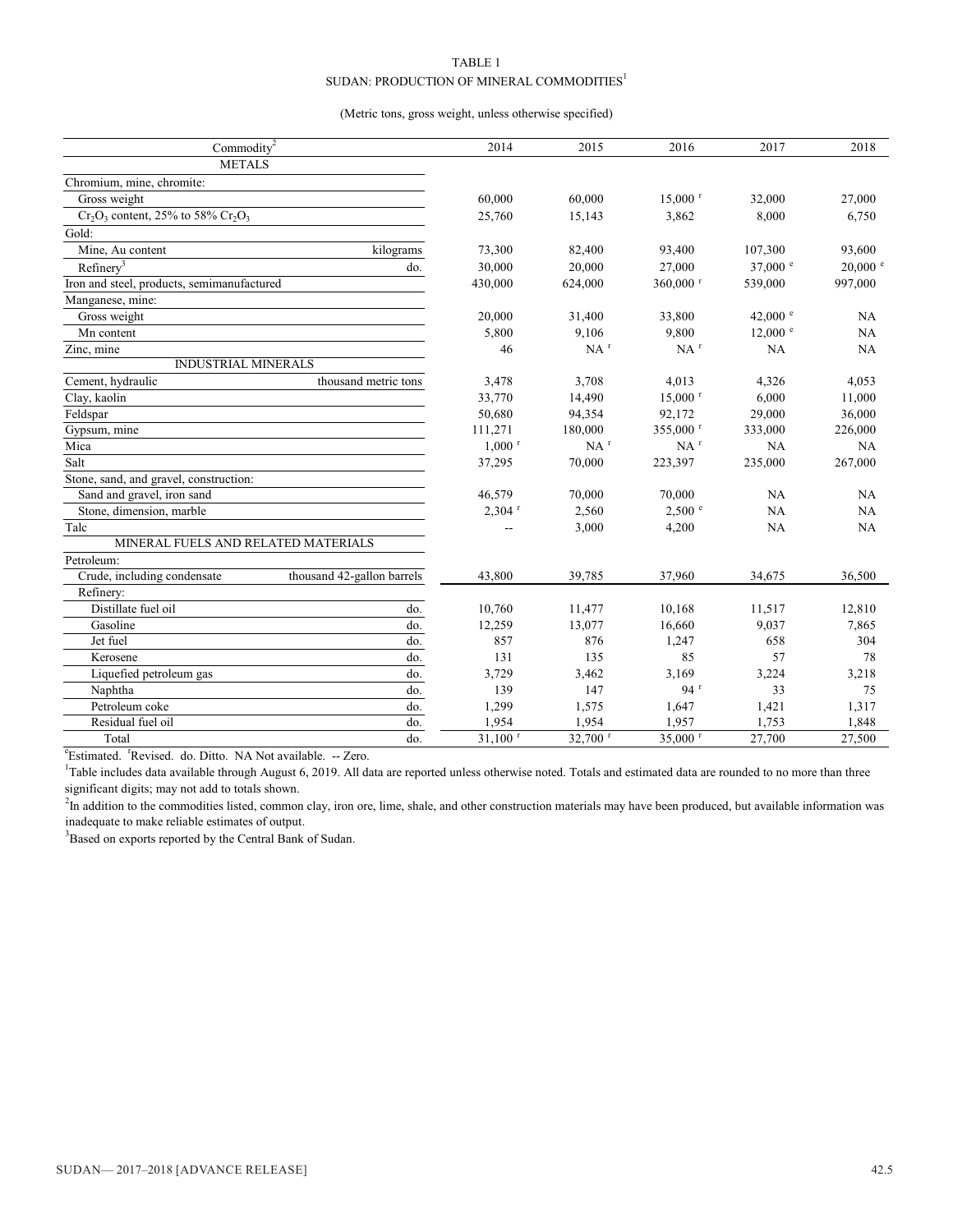#### TABLE 2 SUDAN: STRUCTURE OF THE MINERAL INDUSTRY IN 2018

#### (Metric tons unless otherwise specified)

| Commodity                       |           | Major operating companies and major equity owners                                                                                          | Location of main facilities                                                                                                       | Annual capacity    |
|---------------------------------|-----------|--------------------------------------------------------------------------------------------------------------------------------------------|-----------------------------------------------------------------------------------------------------------------------------------|--------------------|
| Cement                          |           | Al-Salam Cement Production Co. Ltd.                                                                                                        | Plant at Atbara                                                                                                                   | 2,000,000          |
| Do.                             |           | Al-Shamal Cement Factory (Mass Global Investment Co.)                                                                                      | do.                                                                                                                               | 1,500,000          |
| Do.                             |           | ASEC Cement Co. (Qalaa Holdings S.A.E., 100%)                                                                                              | do.                                                                                                                               | 1,600,000          |
| Do.                             |           | Atbara Cement Co. Ltd. (Al-Rajhi Group, 100%)                                                                                              | do.                                                                                                                               | 1,700,000          |
| Do.                             |           | Aslan Cement Co.                                                                                                                           | Plant at Wadi Madani                                                                                                              | 1,000,000          |
| Do.                             |           | Berber Cement Co. Ltd.                                                                                                                     | Plant at Berber                                                                                                                   | 1,500,000          |
| Do.                             |           | Nile Cement Co. Ltd.                                                                                                                       | Plant at Rabak                                                                                                                    | 1,000,000          |
| Do.                             |           | Sudanese Cement Factory (Government, 100%)                                                                                                 | Plant in Nile State                                                                                                               | 100,000            |
| Chromite                        |           | Ingessana Hills Mining Corp. [Sudanese Mining<br>Corp. (Government, 100%)]                                                                 | Mine at Ingessana Hills,<br><b>Blue Nile State</b>                                                                                | 70,000             |
| Do.                             |           | More than 40 small-scale mining companies                                                                                                  | Mines in Blue Nile State                                                                                                          | NA                 |
| Gold:                           |           |                                                                                                                                            |                                                                                                                                   |                    |
| Mine, Au content                | kilograms | Alitimad Company for Iron Industry and Mining Ltd.                                                                                         | Tailings-processing plants at<br>Dongola and Wadi Halfa,<br>Northern State, and at Abu<br>Jubeiha, South Kordofan<br><b>State</b> | $1,000$ $^{\circ}$ |
| Do.                             | do.       | Alliance For Mining Co. Ltd. (Alliance) (Kush for                                                                                          | Mine on Block 30 at Wadi                                                                                                          | 2,500              |
| Do.                             | do.       | Exploration and Production Co. Ltd., and Government)<br>Ariab Mining Co. Ltd. (AMC) (Government, 95%, and<br>Islamic Development Bank, 5%) | Ushar, Red Sea State<br>Mine at Hassai                                                                                            | 2,000              |
| Do.                             | do.       | Artisanal miners                                                                                                                           | Jebel Amir Mines in North<br>Darfur State                                                                                         | 40,000 $^{\circ}$  |
| Do.                             | do.       | do.                                                                                                                                        | Various locations                                                                                                                 | $30,000$ e         |
| Do.                             | do.       | China-Africa HuaKan Mining (Sudan) Government, 55%,<br>and China Africa Hukan Investment Co., 45%)                                         | Mine on Block 20 in Nile<br><b>River State</b>                                                                                    | NA                 |
| Do.                             | do.       | Delgo Mining Co. Ltd.                                                                                                                      | Mine on Block 17 at Abu Sara                                                                                                      | NA                 |
| Do.                             | do.       | Hagagia (Poly Red Sea) Gold Mining Co. Ltd.<br>(China-Africa Development Fund, 70%, and<br>Government 30%)                                 | Mine on Block 21 at Bayuda<br>Red Sea State                                                                                       | NA                 |
| Do.                             | do.       | Manub Ltd. (Managem Group, 78%, and private operator,<br>22%)                                                                              | Mine on Block 15 at Wadi<br>Gabgaba, River Nile State                                                                             | 800                |
| Do.                             | do.       | Rida Mining Co. (Golden United Group)                                                                                                      | Mine on Block 23, Abidiya,<br>River Nile State                                                                                    | 2,500              |
| Do.                             | do.       | Sahari Company for Gold Mining                                                                                                             | Berber, River Nile State                                                                                                          | NA                 |
| Do.                             | do.       | Sudamin Co. Ltd. (Government, 100%)                                                                                                        | Tailings-processing plant at<br>Abu Hamad, River Nile<br><b>State</b>                                                             | 500                |
| Refined                         | do.       | Sudan Gold Refinery Co. Ltd. (Government, 100%)                                                                                            | Refinery at Khartoum                                                                                                              | 270,000            |
| Feldspar                        |           | Bahri Ceramics Co.                                                                                                                         | Mine in River Nile State                                                                                                          | NA                 |
| Do.                             |           | Salomi Ceramics Co.                                                                                                                        | Plant at Industrial zone,<br>Khartoum                                                                                             | NA                 |
| Gypsum                          |           | Sudanese Mining Corp. (Government, 100%)                                                                                                   | Bir Eit Mine, Red Sea State                                                                                                       | 15,000             |
| Do.                             |           | Yarmouk Industrial Services Co. Ltd.                                                                                                       | Quarries at Bir Eit, Red Sea<br>State                                                                                             | 220,000            |
| Iron ore                        |           | Baasher Works for Mining                                                                                                                   | Mine in Red Sea State                                                                                                             | NА                 |
| Do.                             |           | Nawati International Co.                                                                                                                   | Mine in Red Sea State                                                                                                             | NА                 |
| Do.                             |           | Yarmouk Industrial Services Co.                                                                                                            | Mines at Durdaib and<br>Fodikwan in Red Sea State                                                                                 | 720,000            |
| Iron and steel, steel, products |           | Al-Assad Steel Bar Factory                                                                                                                 | Plant at Khartoum                                                                                                                 | 394,000            |
| Do.                             |           | Giad Industrial Group                                                                                                                      | Plant at Giad Industrial Zone,<br>Khartoum                                                                                        | 200,000            |
| Do.                             |           | Sudanese Malaysian Factory                                                                                                                 | do.                                                                                                                               | 100,000            |
| Do.                             |           | Sudanese Steel Products Ltd. (subsidiary of Hafez<br>Elsayad Barbary Ltd., 100%)                                                           | do.                                                                                                                               | 150,000            |

See footnotes at end of table.